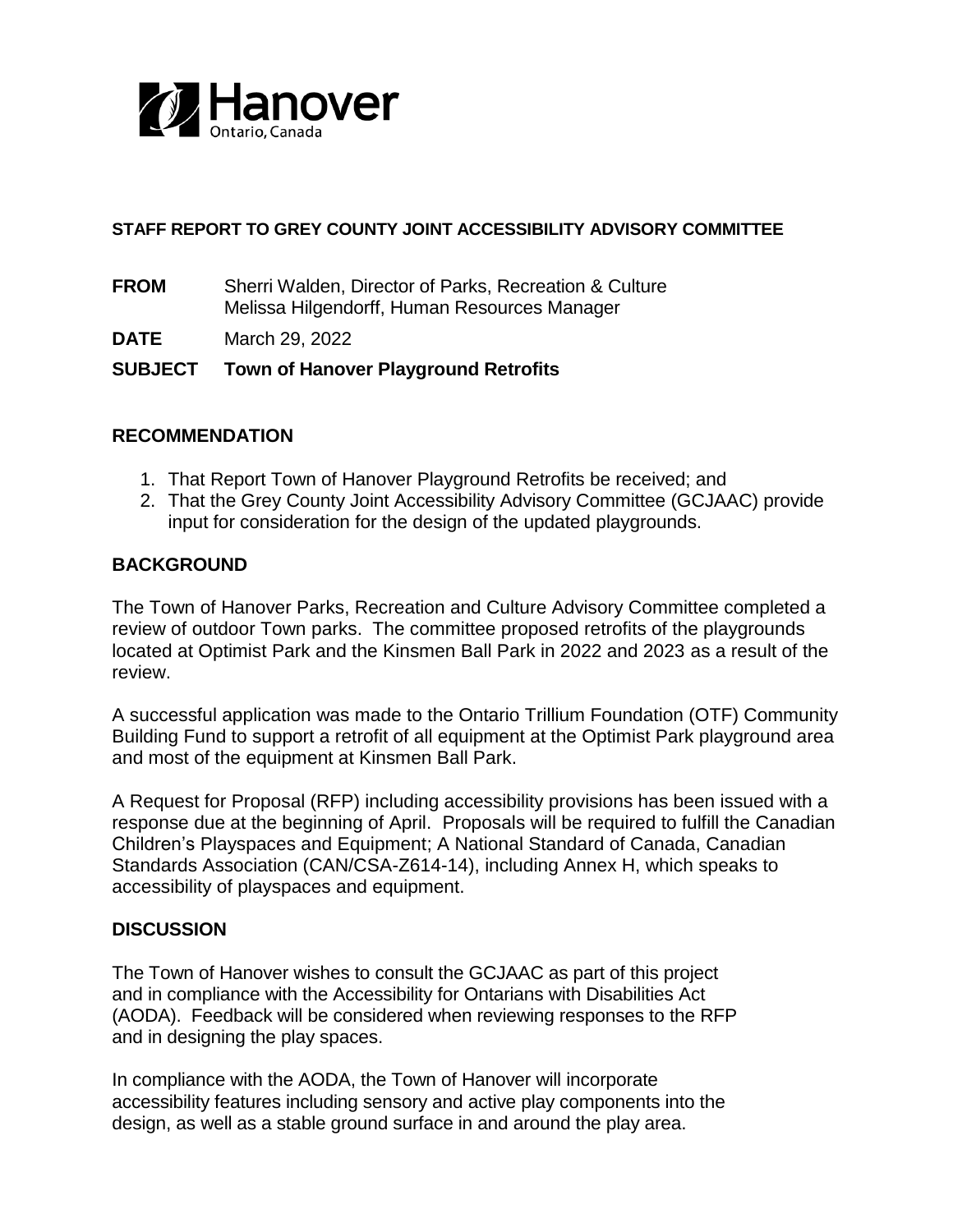It is anticipated the submitted playground designs will include a variety of equipment but not necessarily items from all categories listed below. Hanover is specifically seeking the GCJAAC's suggestions for possible equipment or other considerations with respect to the following categories:

- a) Sensory play equipment
- b) Ground level play elements
- c) Swing units
- d) Creative play and motion elements
- e) Stationary activity panels
- f) Social interaction or interactive play elements
- g) Active play elements such as slides, balancing, overhead play, and climbing
- h) Other

SITE LAYOUTS

### **Optimist Park Playground 253 4th Street Crescent**

This playground is in a mature neighbourhood with a connecting trail link to a new residential development. The existing precinct size is 404 square metres with a wood fibre surface and is located in the westerly section of the property. The edge of the area is comprised of engineered wood fibre with rolled sod.

An aerial view of the existing park layout is depicted below. It is comprised of four separate play features placed to create a square shape with some green space between the feature and in the middle of the features.